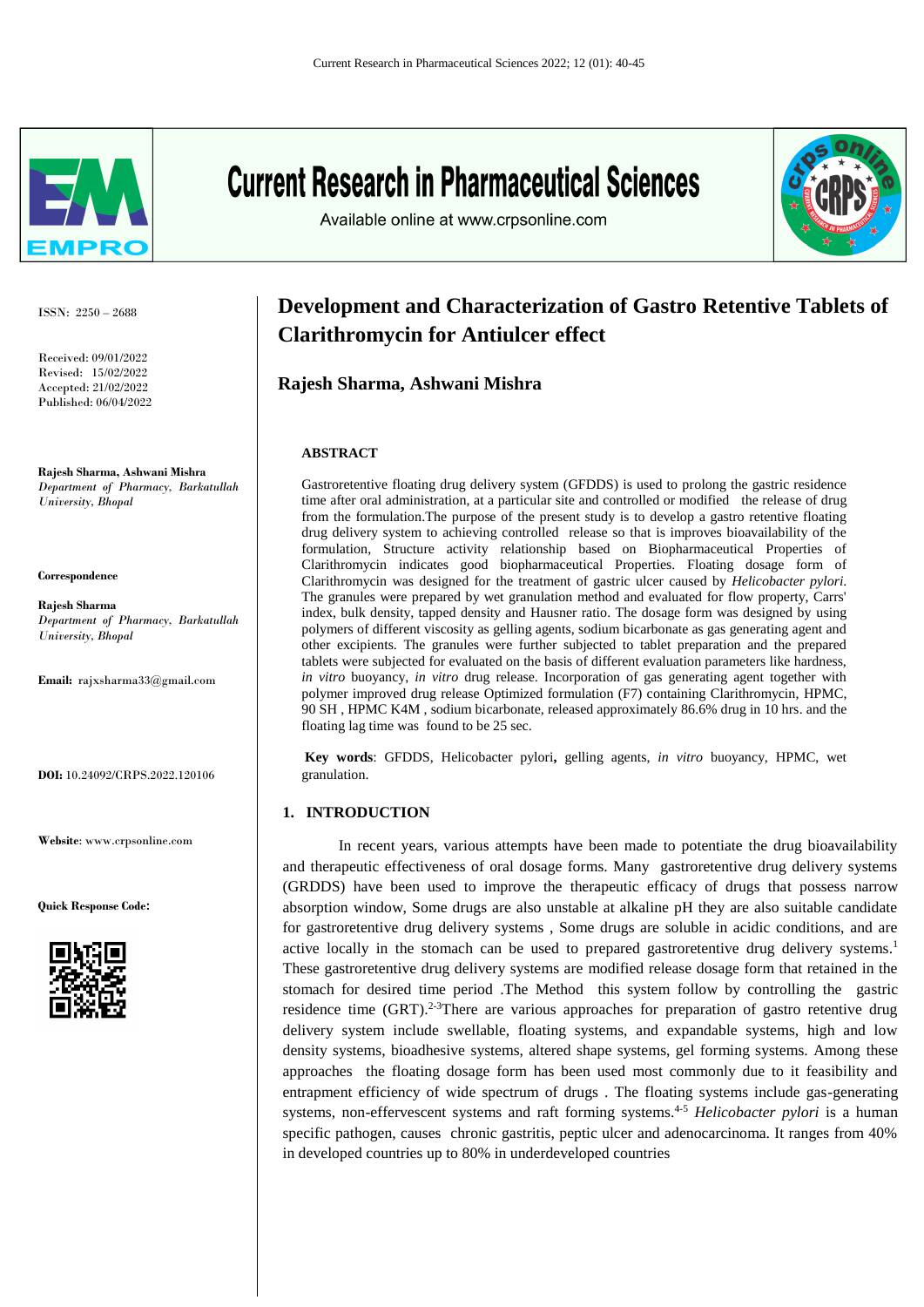As per estimates, 10 - 20% of H. pylori-infected patients develop different degrees of peptic ulcer diseases, and average 1– 2% are at risk of developing stomach cancer and requires high concentration of drug for its eradication within the gastric mucosa for long duration. 6-7 Thus, floating oral delivery system expected to remain buoyant in gastric contents and enhance bioavailability of drugs which are well absorbed from the GI tract. Biopharmaceutical Properties such as absorption, distribution, metabolism, excretion, and toxicity, play key roles in drug discovery and development. A best drug candidate should have sufficient efficacy against the therapeutic target, but also capable to show desirable properties of absorption, distribution, metabolism and excretion at a therapeutic dose. A number of *in silico* models are developed and available for the prediction of chemical absorption, distribution, metabolism and excretion properties. [Clarithromycin](https://www.sciencedirect.com/topics/pharmacology-toxicology-and-pharmaceutical-science/clarithromycin) is a semi synthetic [macrolide antibiotic](https://www.sciencedirect.com/topics/pharmacology-toxicology-and-pharmaceutical-science/macrolide) that is proved to be extremely effective [mono therapy](https://www.sciencedirect.com/topics/pharmacology-toxicology-and-pharmaceutical-science/monotherapy) in treating *H. pylori*  infection. 8-10

It is rapidly absorbed from GIT , undergoes first-pass metabolism and have shorter half-life To avoid this limitation of shorter half life , It was aimed to prepare oral modified release floating of Clarithromycin long period of time. <sup>11</sup> As biological half life of drug is 3-4 hrs and this causes frequent dosing of drug 12 Therefore, to get high drug level must be the goal of the therapy.The half-life of clarithromycin (3-6 h), makes it a useful drug for controlled release dosage form. 12-13

#### **2. MATERIALS AND METHODS**

Clarithromycin was obtained as gift sample from IPCA laboratries Ratlam India as a gift sample. HPMC K4M ( hydroxypropyl methylcellulose viscosity of 2% aqueous solution 4000 cP) and HPMC K15M ( hydroxypropyl methylcellulose viscosity of 2% aqueous solution 15000 cP) were obtained from Yasham bioscience, Mumbai. Sodium bicarbonate and All other chemicals used were of analytical grade.

Structure activity relationship of Biopharmaceutical Properties - This study was done using software available online to check the drug polarity, log P and affinity of drug with different receptor of human body.as shown in Table 1 and Figure 1.

#### **2.1 Granules Preparation**

 Granules were prepared by using three techniques (direct compression, dry granulation and wet granulation) and evaluated on the basis of flow properties. Granules prepared by direct compression and dry granulation were rejected because of nonuniform flow, and finally wet granulation method was selected and used for further preparation of granules. Polymers and clarithromycin were mixed homogeneously using glass mortar and pestle. Isopropyl alcohol and water (80:20) was used as granulating agent. Granules were prepared by passing the wet coherent mass through a # 16 sieve. The granules were dried in hot air oven at a temperature of  $60^{\circ}$ C. Dried granules were sieved through #20 sieves and mixed with sodium bicarbonate used as gas generating agent and lubricated with magnesium stearate and talc 4-5 min before subjecting the blend for compression using hand operated tablet punching machine.

# **2.2 Evaluation of Pre compression parameters**

 The flow properties of granules (before compression) were characterized in terms of angle of repose, Carr index and Hausner ratio.

Flow property Determination - It was determine using Angle of Repose method. For determination of angle of repose  $(\theta)$ , the granules were poured through the walls of a funnel, which was fixed at a position such that its lower tip was at a height of exactly 2.0cm above hard surface. The granules were poured till the time when upper tip of the pile surface touched the lower tip of the funnel. The tan $\Theta^{-1}$  of the (height of the pile/radius of its base) gave the angle of repose.

#### *2.2.1 Density Determination*

 Granules weighed quantity of granules were poured gently through a glass funnel into a graduated cylinder cut exactly to 10 ml mark.. The cylinder was then tapped from a height of 2.0 cm until the time when there was no more decrease in the volume was observed). Bulk density (ρb) and tapped density (ρt) were calculated using formula-

$$
Pb = \frac{Weight\ of\ the\ granules}{Bulk\ volume\ of\ the\ granules}
$$

$$
Pt = \frac{Weight\ of\ the\ granules}{Tapped\ volume\ of\ the\ granules}
$$

Hausner ratio  $(H_R)$  and Carr index  $(I_C)$  were calculated according to the two equations).

$$
_{\rm HR} = \frac{pt}{pb}
$$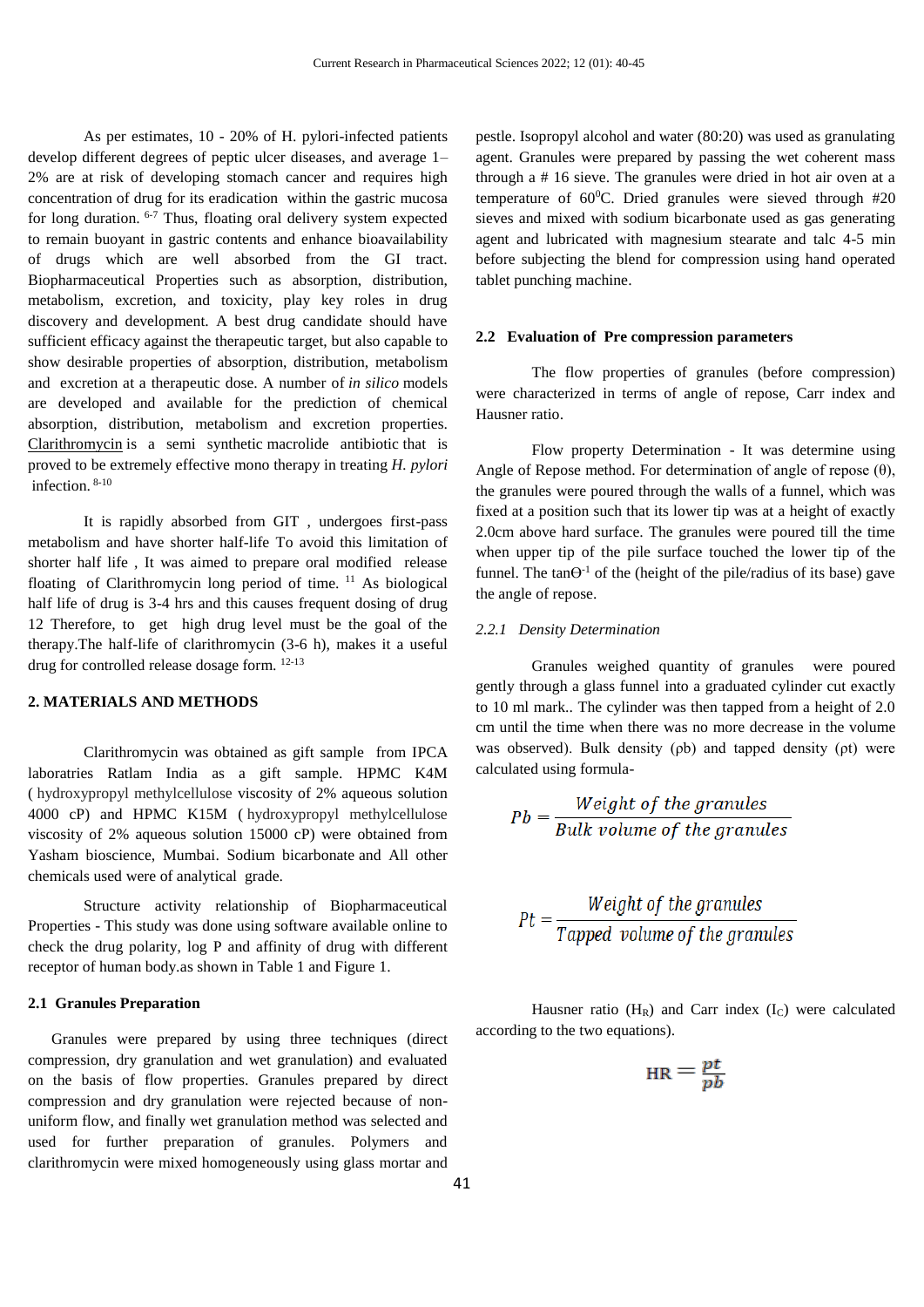$$
_{Cl}=\frac{pt-pb}{pt}
$$

# *2.2.2 Tablet Preparation*

 Granules prepared were sifted and compressed by hand operated tablet compression machine Different batches were further taken by varying the concentration ratio of polymer, diluent, gas generating agent and lubricant and effect on response variables were studied as shown in Table 2.

# **2.3 Evaluation of Post Compression Parameters**

#### *2.3.1 Weight variation*

Twenty tablets of different batches were are taken and weighed variation of individual batch was determined .The Pharmacopoeia provides the weight variation test by weighing 20 tablets individually, calculating the variation of average weight, and comparing the individual tablet weights to the average. The tablets meet the USP test if no more than 2 tablets are outside the percentage limit and if no tablet differs by more than 2 times the percentage limit.

# *2.3.2 Hardness and Friability*

 Hardness of tablet was measured by Pfizer hardness tester. Friability was determined using Roche friability tester-A pre weighed quantity of tablet sample is placed in the friabilator which is then operated for 100 revolutions. Compressed tablets that lose less than 0.5 to 1.0 % of their weight are generally considered acceptable .

$$
Friability = \frac{Initial\ weight\ of\ tablet - final\ weight\ of\ tablet}{Initial\ weight\ of\ Tablet} \times 100
$$

#### *2.3.3 Buoyancy/Floating test*

 The time between introduction of dosage form and its buoyancy on the simulated gastric fluid and the time during which the dosage form remained buoyant were measured. The tablets were placed in a 250mL beaker containing 0.1N HCl. The time required for the tablet to rise to the surface and float was taken as the floating lag time..

# *2.3.4 In vitro Dissolution studies*

 The in vitro release study for all the formulations carried out by USP Dissolution Test Apparatus Type-II The temperature of the dissolution medium (0.1 M HCl, 900 mL) was maintained at  $37^{\circ}C \pm 1^{\circ}C$  with a stirring rate of 50 rpm. This study was done for 10 hrs. The tablet was placed inside the dissolution vessel. At time of 1, 2, 3, 4, till  $10^{th}$  hr, 5 mL of aliquots were withdrawn ,diluted with 0.1 M HCl up to 10 mL and assayed spectrophotometrically at λ=283 nm in a double beam UV and visible spectrophotometer (zesco Double Beam) against reagent blank. The drug concentration was calculated using standard calibration curve. The volume of dissolution fluid in USP in vitro dissolution apparatus was adjusted every time to 900 mL.

# **3. RESULTS AND DISCUSSION**

#### **3.1 Evaluation of Pre compression properties of Granules**

 Biopharmaceutical Properties of Drug Clarithromycin revealed its good partition coefficient, surface polarity, volume and This drug showed binding with number of receptors in to the body as shown in table 1.

The granules prepared for compression of floating tablets were evaluated for their flow properties. Angle of repose  $(\theta)$  was in the range of  $24.62 \pm 0.37$  with granules prepared by wet granulation techniques. Carr index (Ic) was found to be  $0.15 \pm 0.26$  and Hausner ratio (Hr) ranged from  $1.182 \pm 0.15$  for granules of different formulations. These values indicate that the granules prepared by wet granulation showed excellent flow property.

Table 3 showed Flow property of granules prepared by different techniques.\* Where WG represents wet granulation.

#### *3.1.1 Weight variation*

 The variation in weight of the prepared tablet was within the range of  $\pm 5\%$  complying with pharmacopoeial specifications (Indian Pharmacopoeia. 1996). Tablets prepared by wet granulation were under the limits.

(a) Weight variation of tablets (in mg) prepared F1 to F7.

#### *3.1.2 In vitro buoyancy study*

 The tablet floating lag time (FLT) was found to be less than 30 sec and total floating time was 10 hrs. The floating lag time may be explained as a result of the time required for dissolution medium to penetrate the tablet matrix and develop the swollen layer for entrapment of  $CO<sub>2</sub>$  generated in situ. The tablet mass decreased progressively due to liberation of  $CO<sub>2</sub>$  and release of drug from the matrix. On the other hand, as solvent front penetrated the glassy polymer layer, the swelling of HPMC K4M and 90SH caused an increase in volume of the tablet. The combined effect is a net reduction in density of the tablets, which prolongs the duration of floatation beyond 10hrs.

 Both the swelling polymers (HPMC K4M and HPMC 90 SH) shoed concentration based response to prolong the lag time (positive coefficients of K4 and 90 SH in FLT model equation),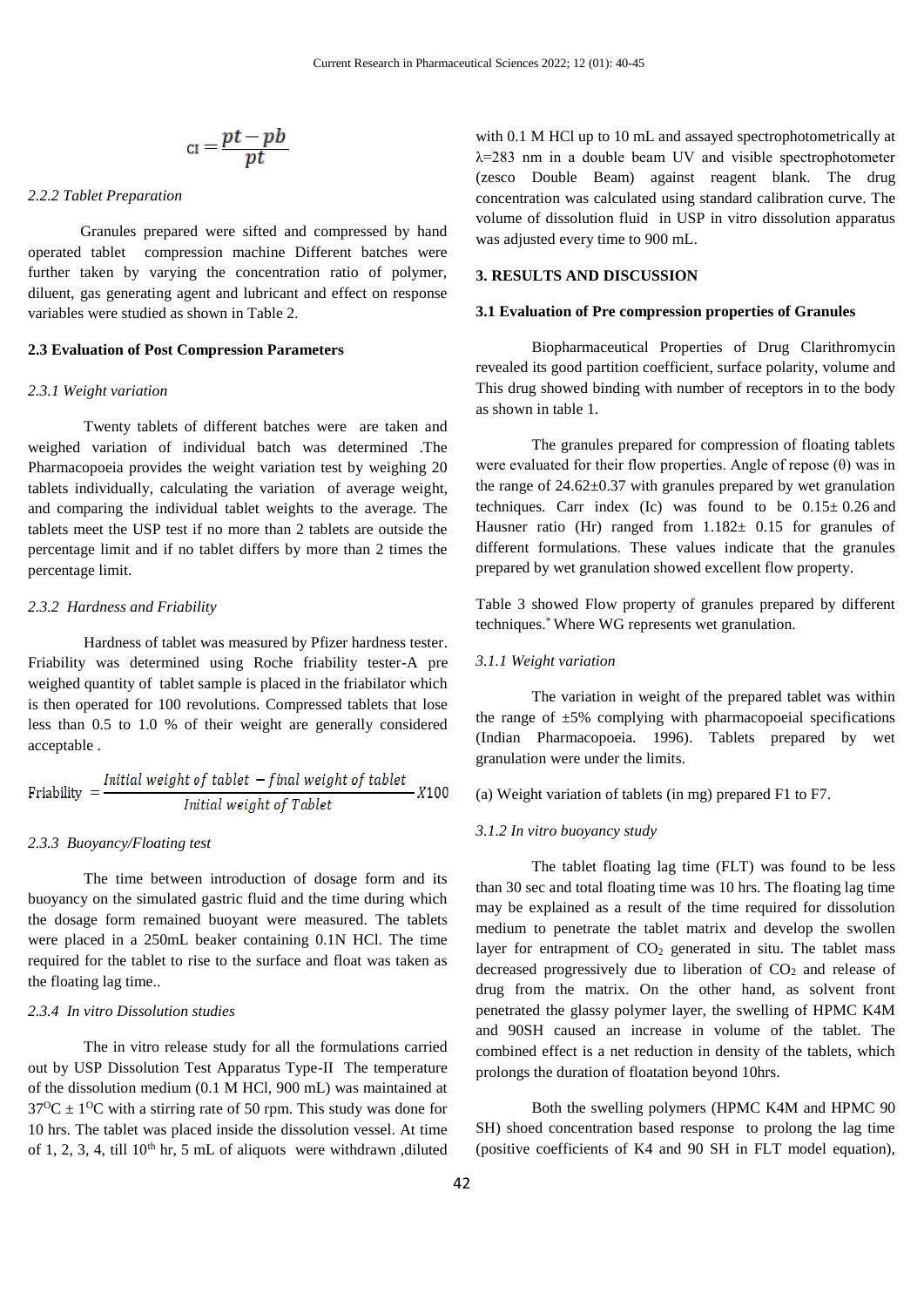while sodium bicarbonate appeared to reduce the lag time as expected. This is in perfect agreement with release rate and mechanism observed, since the polymers did not swell initially, but helped in keeping the tablet afloat during the late hours of dissolution.

In vitro buoyancy study of tablet formulated by wet granulation.

#### *3.1.3 Hardness*

The hardness of all formulas was in the range of 4 -6  $Kg/cm<sup>2</sup>$ .

#### *3.1.4. In vitro drug release*

 The primary objective of the study was to design a floating tablet of Clarithromycin with a release profile sufficient to maintain adequately high local/systemic concentration.

 A rigorous study of their dissolution profile yielded some insight into the effect of polymeric fillers and gas generating agent on release profile of the formulations. From the release profiles, it could be easily visualized that the variation of polymers from 0 - 23% of the formula weight varied drug release approx. 5 - 15%. From figure, the effects of HPMC K4M and 90 SH could be observed at constant sodium bicarbonate level. The presence of HPMC 90 SH increased the release rate and extent slightly compared to HPMC K4M. This may be further inferred from the model equations for release parameters, where the coefficients of HPMC 90 SH term are almost equal or greater than those of HPMC K4M .

 This may be due to the time taken for both the polymers in tablet matrix to get hydrated before changing from glassy to rubbery state. Thus, during the first hour of dissolution, there was no significant polymer chain relaxation due to which a rate controlling gel barrier could not be formed. Most of the sodium bicarbonate present on the outer layer of the tablet was involved in reaction with acidic medium. Thus, during this period channels for later absorption of solvent were being formed along with liberation of  $CO<sub>2</sub>$  that imparted initial buoyancy to the tablets. This also explains the absence of any lag phase in the release profile. The in vitro release profile of the best batch of Floating tablet shown in Figure 2.

#### *3.1.5 Release Kinetics*

 The data obtained from in-vitro drug release study was subjected to determine the kinetic of drug release from the Floating tablets using O order, First order, Higuchi and Korsmeyer kinetics .The best formulation revealed that it follows non-fickian transport of the drug from tablets.

# **4. CONCLUSION**

 Thus, from the above study it can be concluded that floating tablet of an antibacterial drug Clarithromycin can be formulated as an approach to increase gastric residence time and thereby improve its bioavailability.

**Table-1:** Activity score of Clarithromycin

| S No                        | Activity target         | <b>Activity Score</b> |
|-----------------------------|-------------------------|-----------------------|
|                             | <b>GPCR</b> ligand      | $-0.64$               |
| $\mathcal{D}_{\mathcal{L}}$ | Ion channel modulator   | $-1.51$               |
| $\mathcal{R}$               | Kinase inhibitor        | $-1.42$               |
|                             | Nuclear receptor ligand | $-1.31$               |
| $\overline{5}$              | Protease inhibitor      | $-0.29$               |

**Table-2:** Different batches of Floating Tablets of Clarithromycin Prepared.

| Formu          | Drug    | <b>Hydroxy</b> | <b>Hydroxy</b> | Sodium    | Mg      | Talc         |
|----------------|---------|----------------|----------------|-----------|---------|--------------|
| lation         | $(\%$ W | propyl         | propyl         | bicar     | stea    | $(\% w/w)$   |
| code           | (w)     | methyl         | methyl         | bonate    | rate    |              |
|                |         | cellulose      | cellulose      | $(\%w/w)$ | $(\%$ W |              |
|                |         | K4M            | 90 SH          |           | (w)     |              |
|                |         | $(\% w/w)$     | $(\% w/w)$     |           |         |              |
| F1             | 62.5    | 23             | 3              | 10        | 0.5     | 1            |
| F <sub>2</sub> | 62.5    | 13             | 13             | 10        | 0.5     | $\mathbf{1}$ |
| F3             | 62.5    | 19.5           | 6.5            | 10        | 0.5     | 1            |
| F <sub>4</sub> | 62.5    | 25             | $\mathbf{1}$   | 10        | 0.5     | $\mathbf{1}$ |
| F5             | 62.5    | 23             | 3              | 10        | 0.5     | $\mathbf{1}$ |
| F6             | 62.5    | 13             | 13             | 10        | 0.5     | $\mathbf{1}$ |
| ${\bf F7}$     | 62.5    | 1              | 25             | 10        | 0.5     | 1            |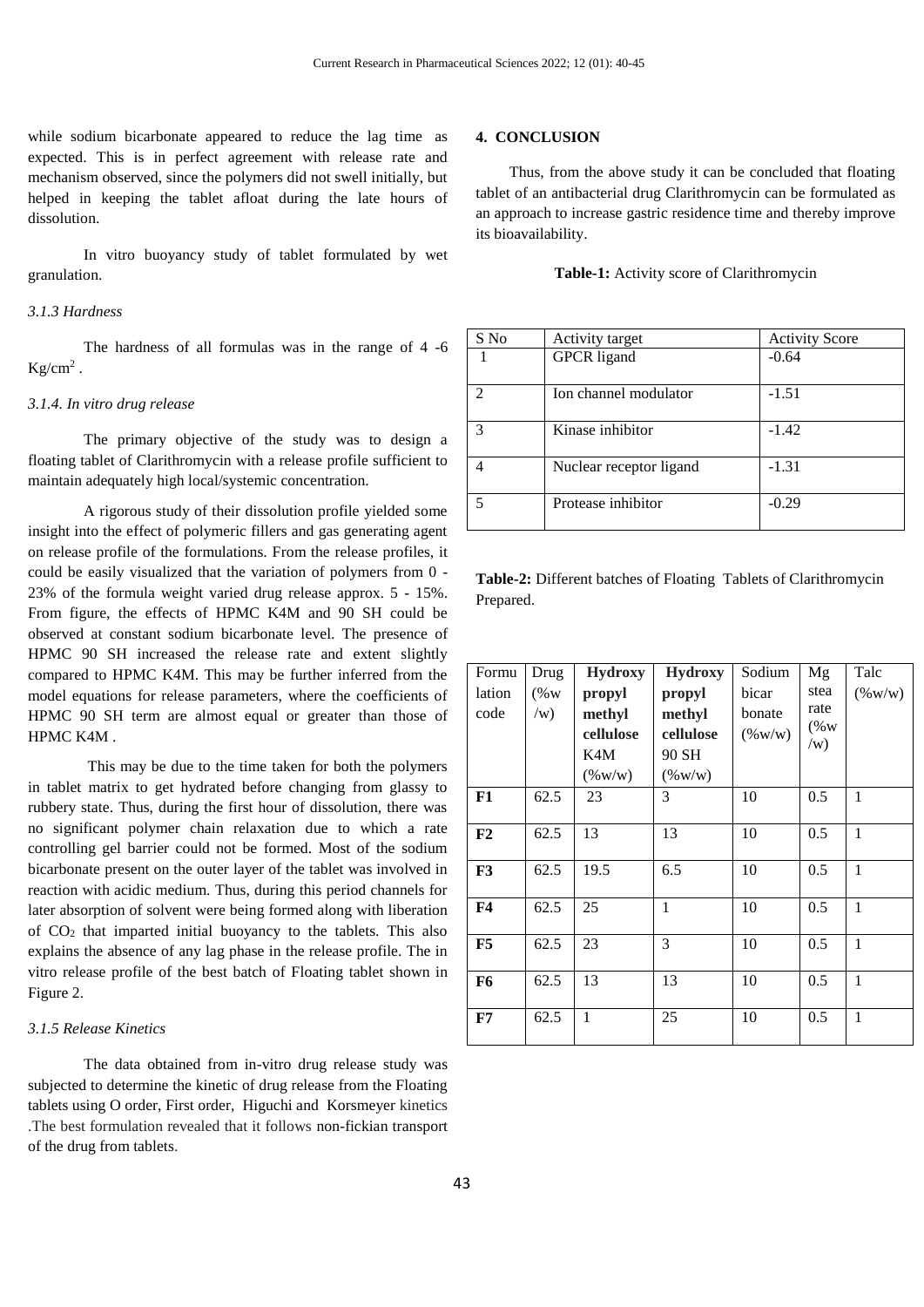|          | Angle of         | Bulk                             | Tapped                           | Hausner       | Carrs         |
|----------|------------------|----------------------------------|----------------------------------|---------------|---------------|
|          | $repose(\theta)$ | density<br>(gm/cm <sup>3</sup> ) | density<br>(gm/cm <sup>3</sup> ) | ratio<br>(HR) | Index<br>(Ic) |
| Granules | $24.62+$         | $0.575\pm$                       | $0.68 \pm$                       | 1.18          | 0.15          |
|          | 0.37             | 0.04                             | 0.06                             |               |               |

# **Table-3** Pre compression Evaluation parameters of Floating Tablets of Clarithromycin

**Table-4** Post compression Evaluation Parameters of Floating Tablets of Clarithromycin

| <b>Formulation</b><br>code | <b>Friability</b><br>(%) | <b>Hardness</b><br>(kg/cm <sup>2</sup> ) | <b>Floating</b><br>Lag<br>time(sec) | <b>Total</b><br><b>Floating</b><br>time<br>(hrs) |
|----------------------------|--------------------------|------------------------------------------|-------------------------------------|--------------------------------------------------|
| F1                         | 0.76                     | 4.6                                      | 32                                  | 9                                                |
| F2                         | 0.88                     | 4.2                                      | 35                                  | 10                                               |
| F3                         | 0.65                     | 6.3                                      | 37                                  | 8                                                |
| F <sub>4</sub>             | 1.03                     | 3.9                                      | 28                                  | 9                                                |
| F5                         | 0.67                     | 5.4                                      | 24                                  | 9                                                |
| F <sub>6</sub>             | 0.78                     | 5.3                                      | 29                                  | 10                                               |
| ${\bf F7}$                 | 0.42                     | 6.1                                      | 23                                  | 10                                               |



(**a**) Log P value  $r^2 = 0.944$ ,  $r = 0.972$ , stdev = 0.428



(**b**) Volume = 1.000,  $r = 1.000$ , stdev = 0.994



(**c**) Polar surface area of Clarithromycin



(**d**) 3D Structure of Clarithromycin